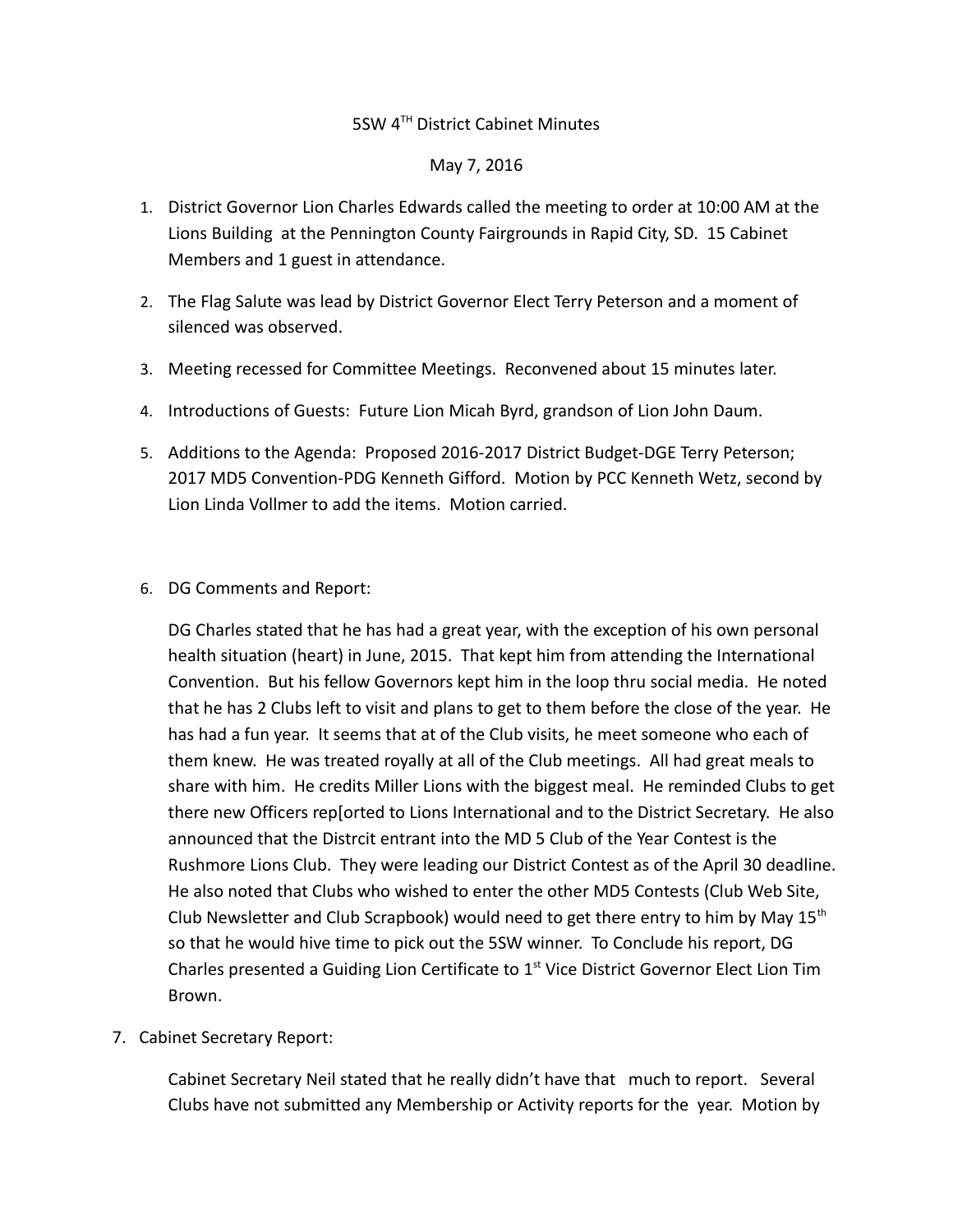Lion Kenneth Gifford to accept the minutes of the January Cabinet meeting and the current Secretary report. Second by Lion Jan Endes. Motion carried.

## 8. Treasures Report:

.

Lion Richard Waits handed out the Treasures report. He briefly discussed the information in the report. He noted that 7 Clubs are delinquent in paying their dues.

In answer to a questions which was asked at the  $2^{nd}$  Cabinet Meeting in January concerning how International dues were calculated, Lion Richard reported that International use Club enrollments on December  $31<sup>st</sup>$  and June 30 to calculate the number of members and the resulting dollars due to Lions International. A second question regarding where the Fall Rally subsidy fund was accounted for had been asked at the January Meeting. Lion Richard reported that when he took over the books mid year, there was no such line item but that he has added one in the current Balance Sheet. The Profit from last years Fall Rally is listed under Item 342.

DG Charles asked whether there were any other questions. There being none, Motion made by PDG Lion Galen Jones to File the report for audit, second by Lion Jan Endes. Motion carried.

9. Committee Reports:

Administrative Committee: District Governor Elect Terry Peterson presented the following Chairperson reports:

Global Leadership Team--- PID John Daum reports that he conducted 2 Zone Chairperson Training sessions recently. All 7 of the incoming Zone Chairs attended. He and Incoming District Governor Terry are very pleased with the response. Lion John was a presenter for a Seminar during the SD State Lions Convention and again at the District 5NW workshop in Salem, ND. For Club Officer training, he is encouraging the Zone Chairs to do that. He is also seeking Lions who would conduct the training.

Global Membership Team---PCC Kenneth Wetz reported that an effort continues at Whitewood yet. As part of that, he and other Lions will be doing Vision Screening there next week. A booth is planned for at the MD5 Convention advertising the Lions Centennial next year and the MD5 Convention in Deadwood next year also. He has been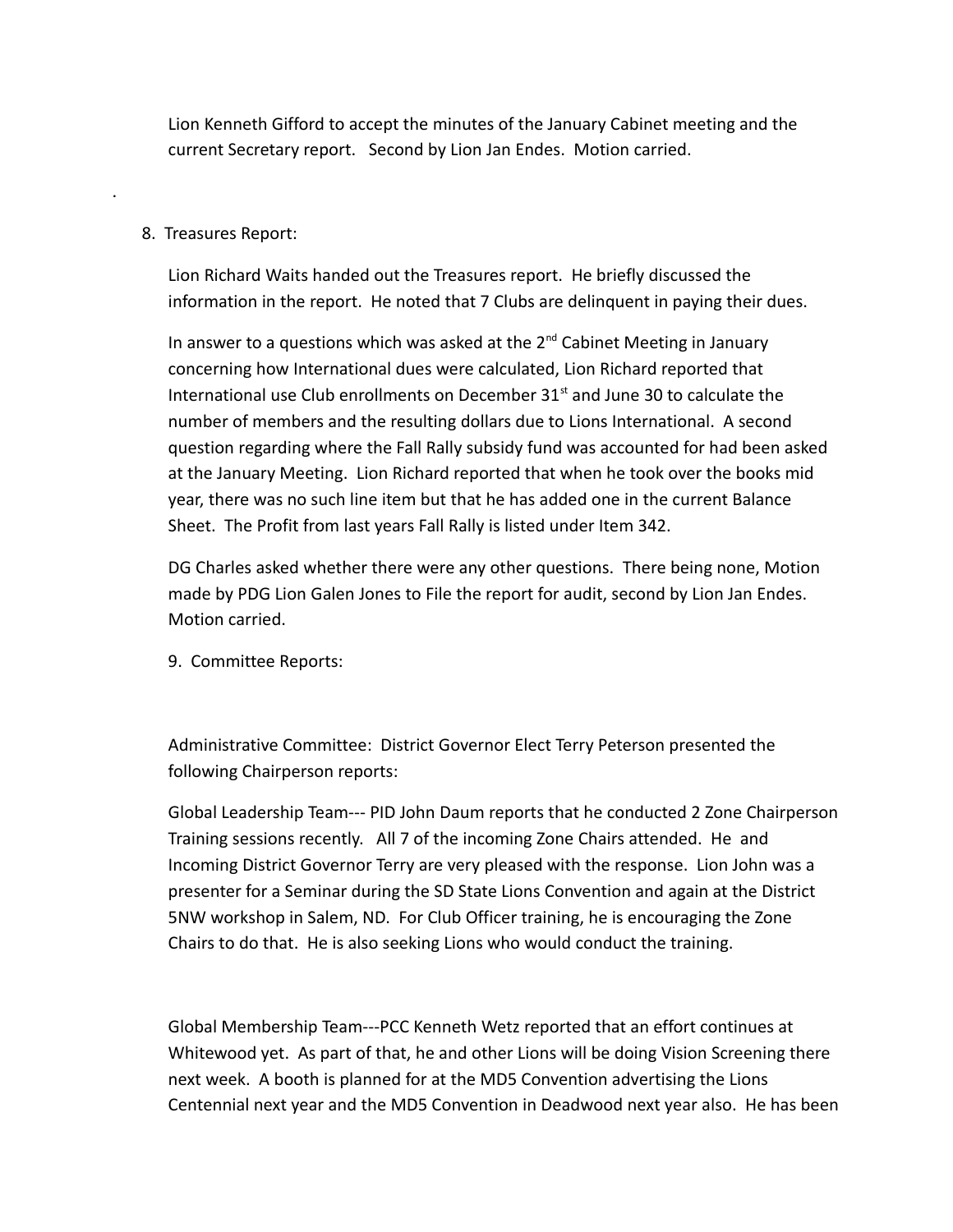asked to set up a Facebook page for the District and he plans to talk with PDG Ted Pukas on the procedure.

IPDG Julaine Arient-Rollman requested the floor. She recognized the Spearfish Lions Club for recently providing 7 I-Pads for visually impaired youth in the Spearfish area.

Service Committee: 1<sup>st</sup> VDGE Terry Peterson presented the following Chairperson

Reports:

Diabetes--- Lion Linda Vollmer visited 4 Clubs who had asked her to speak to them this

Year. She had a booth at the Fall Rally and jointly had a booth at the State Lions Convention. She has had a Diabetes related item in the District Newsletter and also had it printed on the District Website and the Multiple District Website.

Sight & Vision, Speech & Hearing Chair ---PDG Ken Gifford reported that the success of gathering used eyeglasses is outstanding to the point that more volunteers are needed at the Foundation for the processing. Screenings continue to grow. Nearly 4000 people have been screened by Lions this year. The Foundation Specific Assistance program has been very active. To date, nearly \$30,000 has been expended to assist people with sight and hearing problems. A breakdown of the types of assistance shows 27 applications for hearing assistance, 13 for vision, 3 for specialized equipment and 33 referrals. 38 applications have been funded and 18 more are pending.

Public Relations and Information---DGE Terry Peterson reported that the Newsletter continues to be published as a hard copy with an issue every 6 weeks. The newsletter is also posted on the Districts website. Lion Terry noted that there has been adequate information provided by the Governor, the Clubs, Committee Chairs and the MD to fill the 4 page format of the Newsletter. He also reported that the MD did not receive a Lions International Public Relations grant this year, thus neither did the Districts.

Opportunities for Youth---Lion Donna Wetz reported that there are 4 District 5SW Youth who will be attending the MD5 Youth Exchange Camp this summer. There are 2 from Selby, 1 from Sturgis and 1 from Newell. Lion Daryl Moll of the Rapid City Metro Club is going to the Camp as a Counselor and will be transporting the Youth with him. He worked as a Counselor at last years Camp near Deadwood. Lion Donna sent a letter to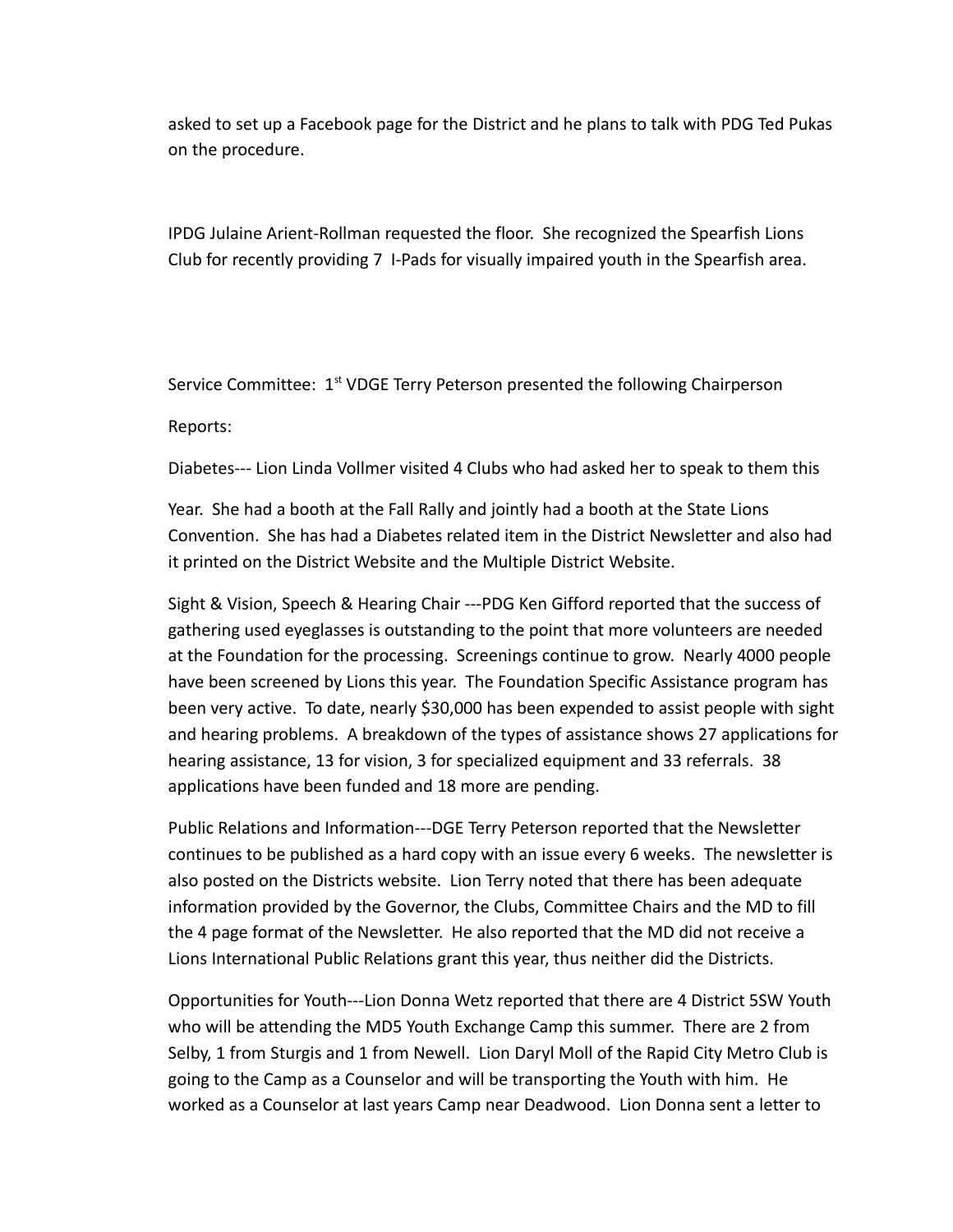all 5SW Clubs asking for financial help for the transportation costs. A very exciting event happened this Spring again when a Leo Club was Chartered at Custer in the High School. They have 21 Members and good prospects for more. The Leo Club is sponsored by the Custer Lions Club.

Leader Dog---Lion Donna Wetz reported that 27 Clubs in 5SW have made a contribution or Kennel Expansion Pledge to Leader Dogs for the Blind. Clubs have donated \$2,866.14 for annual contributions and pledged or already donated \$43,389.23 to the Kennel Project.

Leonardo---IPDG Julaine Arient-Rollman reported that Leonardo has received \$1595 so far this year.

Zone Chairpersons Report: PDG Galen Jones reported that PID John Daum had organized 2 Zone Chairperson Training sessions this winter. All 7 incoming Chairs attended. As for the 2016-2017 Directory, there is room to list the Leo Clubs, so sponsoring Clubs are encouraged to get the Officer and Advisor info to him. He thanked the current Zone Chairs for their service this year.

9. Old Business:

None.

10. New Business:

DG Charles reminded Cabinet Members of the upcoming events:

MD5 Convention, May 29-30, Regina, Sask.: Great Plains Lions Leadership Institute,

July 22-24, Yankton, SD.

USA/CANADA Forum-expenses for  $1<sup>st</sup>$  VDGE to attend---a budgeted item.

DGE Spouse expense to International Convention—DGE Terry stated that he will not be attending the Convention, thus no Spouse expense will be incurred.

Request from PID Marvin Chambers that our District consider making a donation to the Lion Patti Hill Campaign for 2nd International Vice President. Motion by Lion Donna Wetz to table the request at this time. Second by PDG Jan Wegner. Motion carried.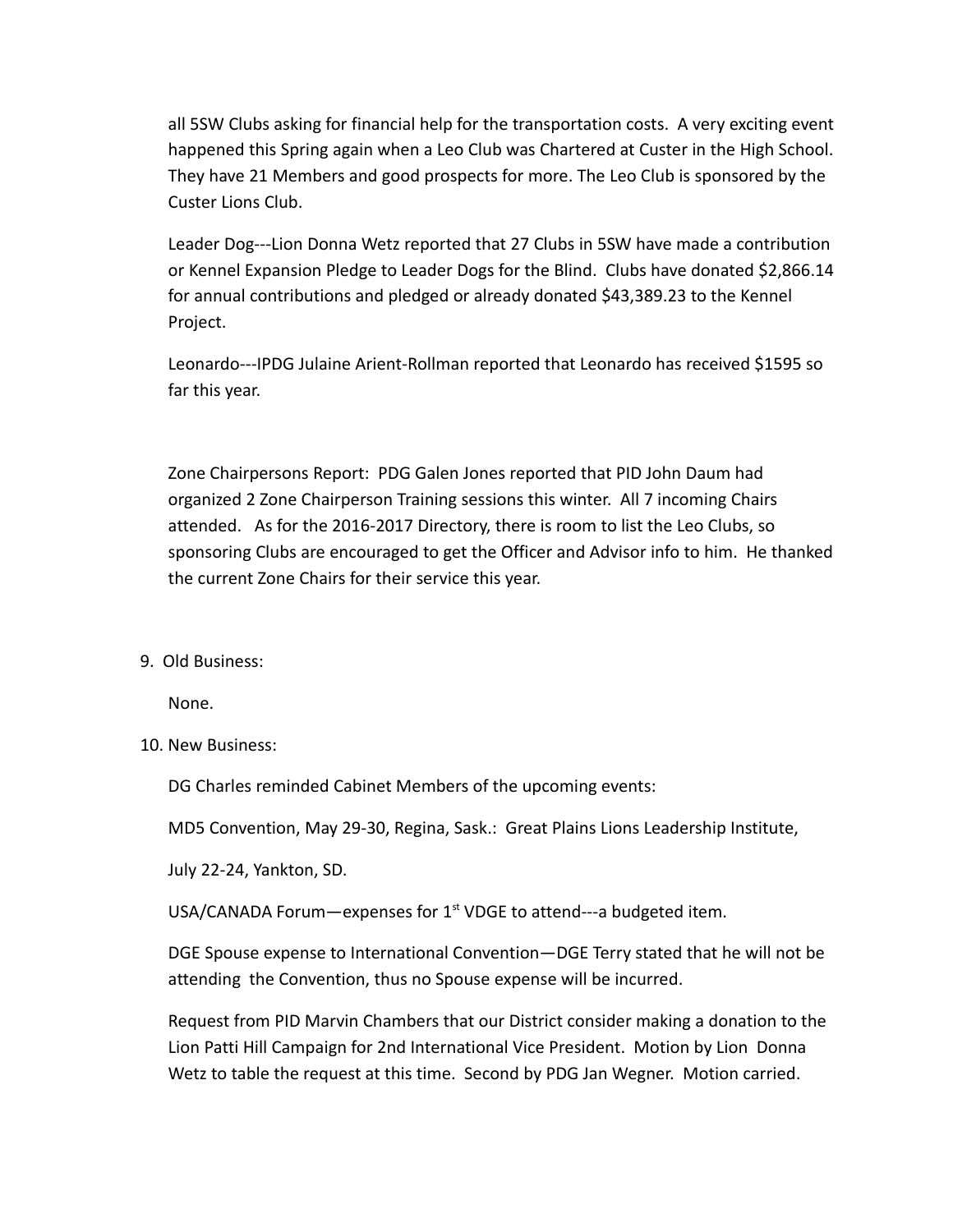Youth Exchange Travel plans: DG Charles presented a check for \$100 to Lion Donn Wetz to help with the expenses. DG Charles asked that other Clubs consider making a donation.

PCC Kenneth Wetz addressed the Cabinet asking that all Cabinet Members tell Clubs and Club Members the importance of the Clubs doing their Monthly Membership and Activity reports to International. These reports are the only way that International can find out what Clubs are doing in our District.

## 11. District Governor Elect Report:

DGE Terry stated that he appreciates the opportunity to serve the Lions of 5SW. So far in the past 2 years, he has traveled to Minot 7 times, has made an official visit to 9 Clubs. DG Charles had asked both VDGE to help him out by visiting some of the District Clubs. Which they both happily did. DGE Terry said that he plans to visit all of the Clubs himself this upcoming year. He noted that he has all of his Cabinet Members set. During the DG training this past 2 years, it has been stressed that the Districts use a District Governor Team approach. This gets more Lions involved in the planning phases. Lion Terry noted that Lion Jan Endes of the White River Lions Club is the Chairperson for the upcoming Fall Rally. State Lions Convention Co-Chairpersons are Lion Geraldene Ray and PDG Gary Watzel.

DGE Terry handed out a preliminary or draft budget for next year. He wanted to give the Lions who will be serving with him next year an opportunity to request some funds for their respective committee. Lion Richard Waits will be serving the Distrcit next year as the Cabinet Treasure. Income budget items are based on 875 members.

DGE Terry noted that the District has a CD that has matured. It is valued at \$7,000. Motion by PDG Jan Wegner, second by Lion Donna Wetz that we purchase 2 CD's with 1 year maturities for \$3500 each. Motion carried.

DGE Terry announced that his first Cabinet Meeting will be held on August 6. Location to be announced later. He wrapped up his comments by stating the he considers it an honor and priviledge to serve as District Governor.

PCC Kenneth Wetz asked for and received permission to address the Cabinet. He pointed out the possibility of re-districting again in the near future. It may be required by Lions International. He pointed out some of the possibilities. No action was taken.